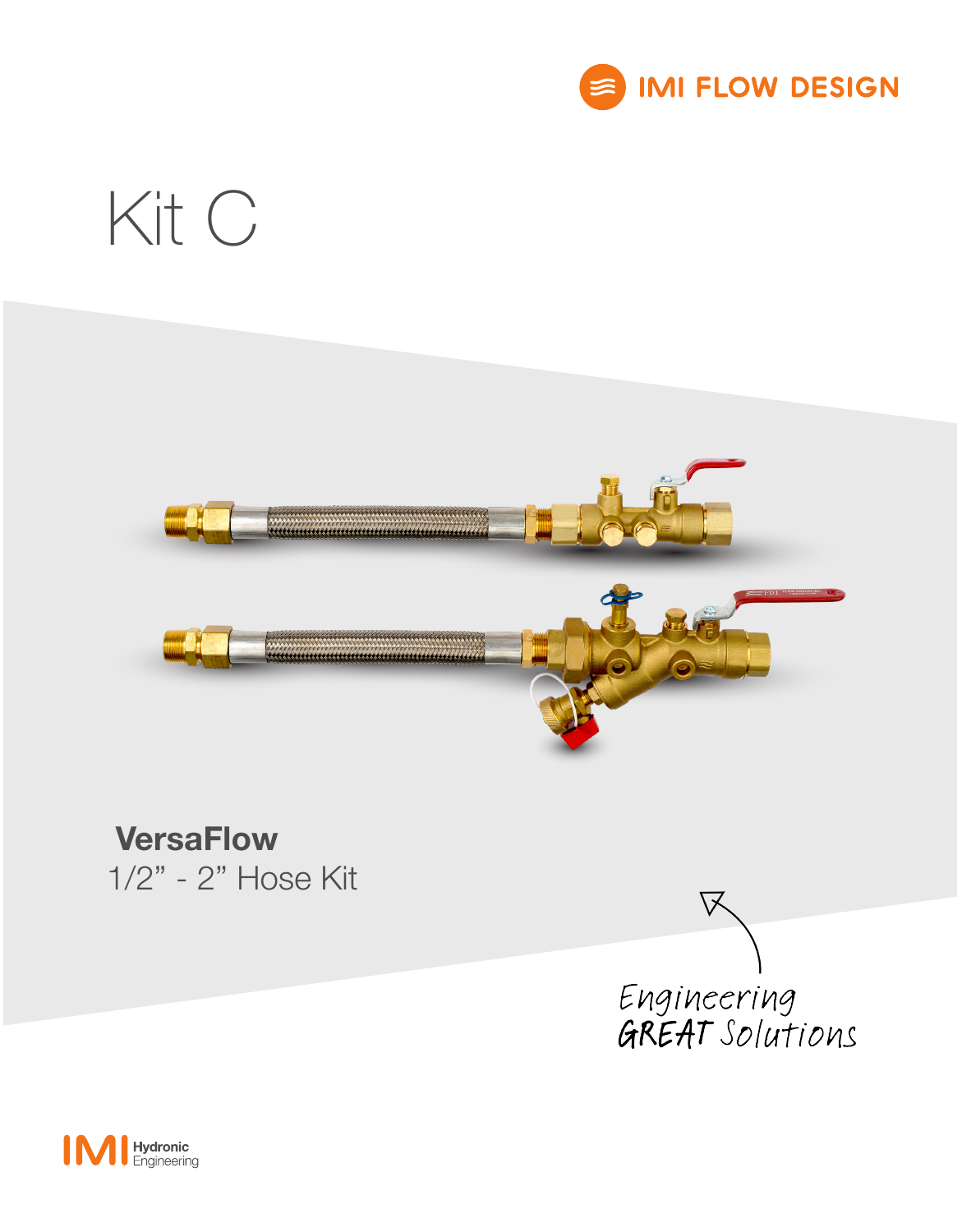## Kit C

Kit C includes a Model UB/UBM ball valve, Model YC strainer with ball valve and two Model H2/H3 hose assemblies.

#### Key features

- > Complete Kit for Heat Pump
- > Hoses Isolation vibration

> Strainer Helps prevent clogging

#### Technical description

#### Application: Heat Pumps

Functions:

Shut-off, strainer, flex hose

Dimensions:  $1/2" - 2"$ 

Rating: 400 psig at 250° F (25 Bar at 120° C)

#### Material:

DZR Brass, EPDM, Stainless steel, Zinc Dichromate plated steel

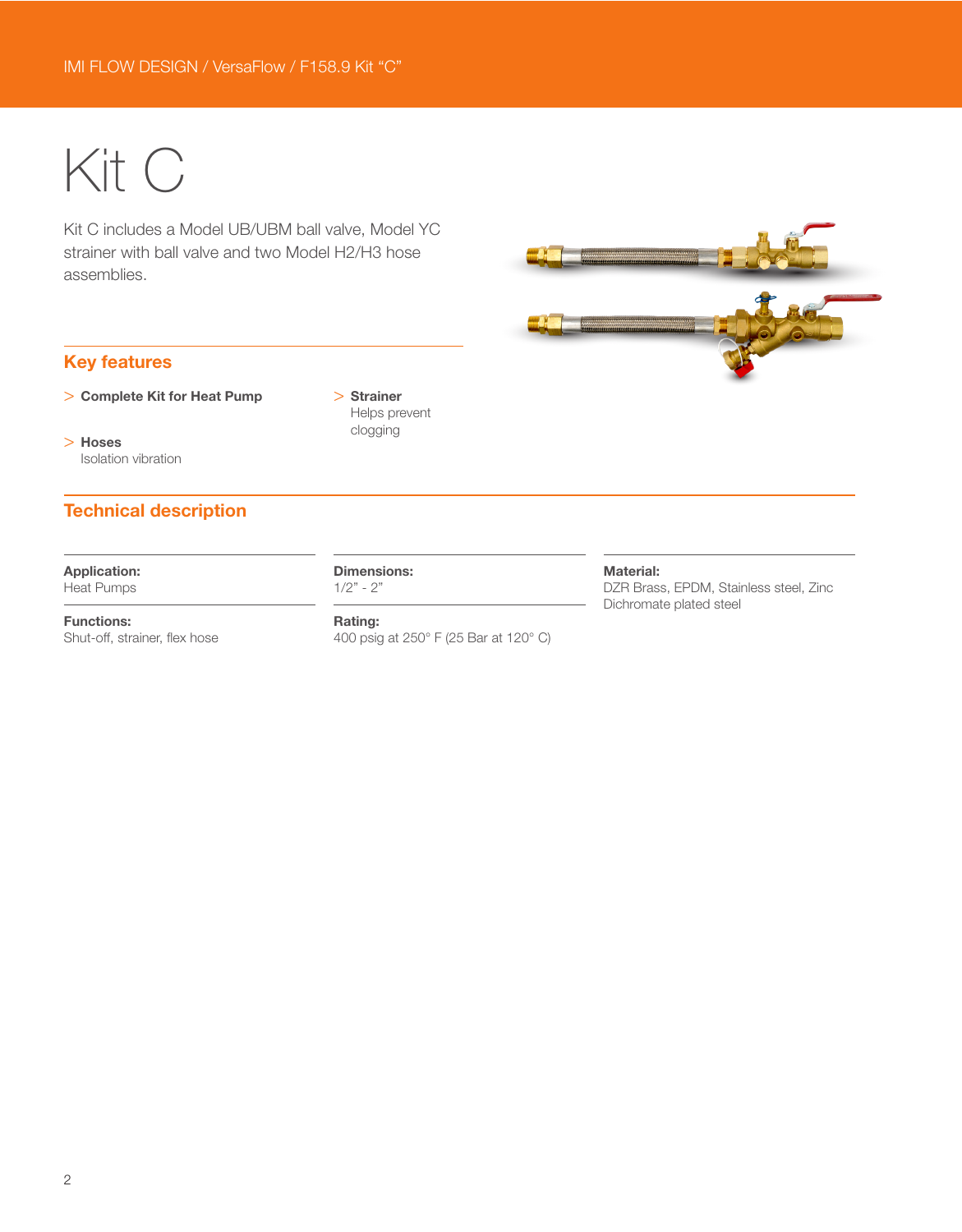#### Product Information

#### Model UB

Model UB is a shut-off valve with large diameter plated ball and PTFE seats. Stem is blowout proof with EPDM O-ring and PTFE packing with packing nut. Ball valve end available thread or sweat – please specify.

#### Model UBM

Model UBM is a compact ball valve for shut-off applications. It includes a large diameter ball and PTFE seats. The stem is blow out proof with EPDM O-ring and PTFE packing with a packing nut. The UBM has a union on one side and female thread or sweat on the other side - please specify. (Sizes available 1/2" - 3/4" only)

#### Model YC

Model YC is a combination ball valve, y-strainer and union with five (5) accessory port locations. 20 mesh stainless steel strainer is removable from the valve body for inspection and cleaning without breaking the main piping.

#### Hose

Hose assembly has a braided stainless steel outer band with EPDM inner tube and brass or steel fittings.

#### Bend Radius Specification

| Hose ID             | $1^\circ$<br>the contract of the contract of |                                      |  | $1^\circ$<br>$\sqrt{2}$<br>the contract of the contract of | $\bigcap$  |
|---------------------|----------------------------------------------|--------------------------------------|--|------------------------------------------------------------|------------|
| Minimum Bend Radius | ገ"                                           | $1 \cap 2$<br>$\sqrt{2}$<br><u>_</u> |  |                                                            | $\sqrt{2}$ |

Never use a bending radius less than the minimum amount shown above.

#### Articles

 $1/2" - 3/4"$ 

#### Dimensions









|                 | Overall Length - 2 Ft. Kit |        | Overall Weight |  |
|-----------------|----------------------------|--------|----------------|--|
| <b>Kit Size</b> | Return                     | Supply | Per Kit (lbs)  |  |
| 1/2"            | 27"                        | 31"    | 5              |  |
| 3/4"            | 27"                        | 31"    |                |  |
| $+$ "           | 30"                        | 33"    | 13             |  |
| 11/4"           | 31"                        | 33"    | 16             |  |
| 11/2"           | 32"                        | 34"    | 27             |  |
| つ"              | 32"                        | 34"    | 33             |  |
|                 |                            |        |                |  |

#### **Notes**

Overall length of kit may vary by  $\pm 1$ " and is provided only as an estimate. Each kit is shipped hand tight unless otherwise stated (see connection charges in F132, VersaFlow Price Guide).